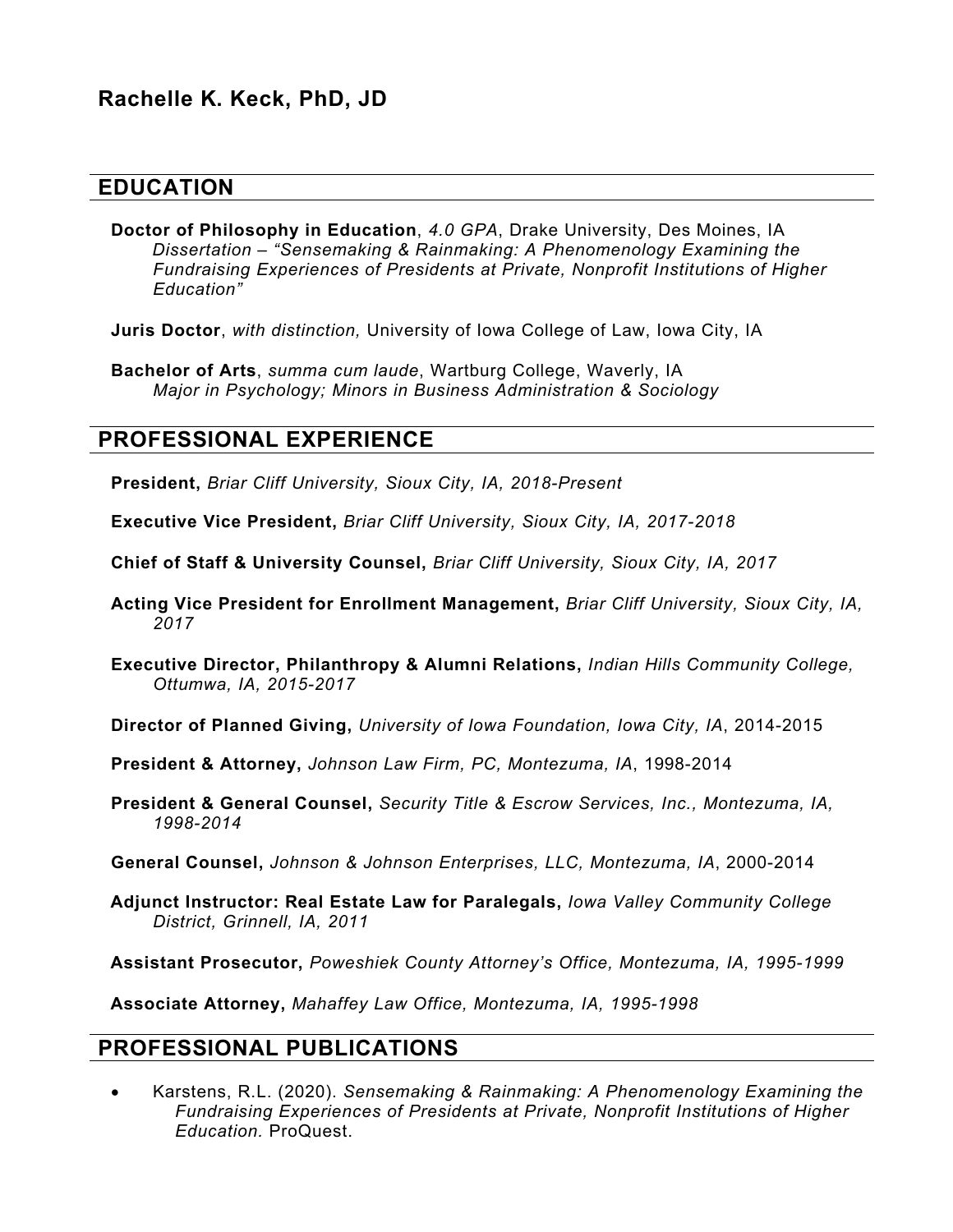- Cranston, J., Karstens, R., Lange, P., & Schott, K. (2017). *Learning to Lead: A doctoral cohort's journey.* CreateSpace.
- Iowa State Bar Association (ISBA) Real Estate & Title Law Section (co-author) (2010). *Iowa Land Title Standards: Eighth Edition.*
- Johnson, R.L.K. (2009). Anywhere the Wind Blows, There's Bound to Be Dust. *ISBA General Practice Newsletter.*
- Johnson, R.L.K. (2008). The Art of the Title Opinion. *ISBA General Practice Newsletter*.
- Johnson, R.L.K. (2008). Closing Forms. *ISBA General Practice Newsletter*.
- Johnson, R.L.K. (2006). Did You Miss the Solo & Small Firm Conference? *ISBA Iowa Lawyer Magazine.*
- Gorsline, M.C. & Johnson, R.L.K. (Fall 2004) "The United States system of organ donation, the international solution, & the Cadaveric Organ Donor Act: And the winner is…", *Journal of Corporation Law, 20*(1).

## **PROFESSIONAL SPEAKING ENGAGEMENTS**

#### Upcoming:

- *Increasing Donor Engagement & Giving with Alumni* (Co-facilitator) Council for Independent Colleges Annual President's Institute (2022)
- *Mission Driven Organizations & Board Governance* Leadership Siouxland (2022)
- *Keynote Speaker* PowHER Luncheon (2022)
- *Imposter Syndrome* Leadership NOW Annual Regional Conference (2022)

#### Past:

- *Keynote Speaker* Leadership Siouxland Graduation (2020)
- *Innovative Curriculum & Pro Bono Clinic Fosters Student Success* Higher Learning Commission Annual Conference (2019)
- *The 30%: New CEOs at Iowa Higher Education Institutions* The Way Up Annual Conference (2018)
- *The Road Less Traveled: Paths to Higher Education Administration* The Way Up Annual Conference (2018)
- *How to Strategically Engage Your President, Cabinet, & Deans to Advance Institutional Fundraising Goals* – Council for Advancement & Support of Education National Conference for Community College Advancement (2017)\*
- *Females & Fundraising: How to Incorporate Influencer Philanthropy in Your Advancement Plan* – Council for Advancement & Support of Education National Conference for Community College Advancement (2017) \*
- *Strategic Use of Your President, Cabinet, & Deans to Advance Institutional Fundraising Goals* – American Association of Community Colleges National Convention (2017)
- *Females, Philanthropy, & Fundraising: The Power of the Purse American* Association of Community Colleges National Convention (2017)
- *College + Foundation Strategic Planning: 2 Plans, 1 Path*  American Association of Community Colleges National Convention (2017)
- *Farm Philanthropy: Harvesting Gifts of Farmland, Livestock & Crops* National Rural Community College Alliance Conference (2016) \*
- *Community College Foundations: IRS Requirements & Tax Information* Iowa Foundation Directors Conference (2016)
- *Planned Giving 101* Iowa Lion's Annual Convention (2015)
- *Utilizing Trusts in Farm Succession Planning* Iowa Women's Landowner Conf. (2014)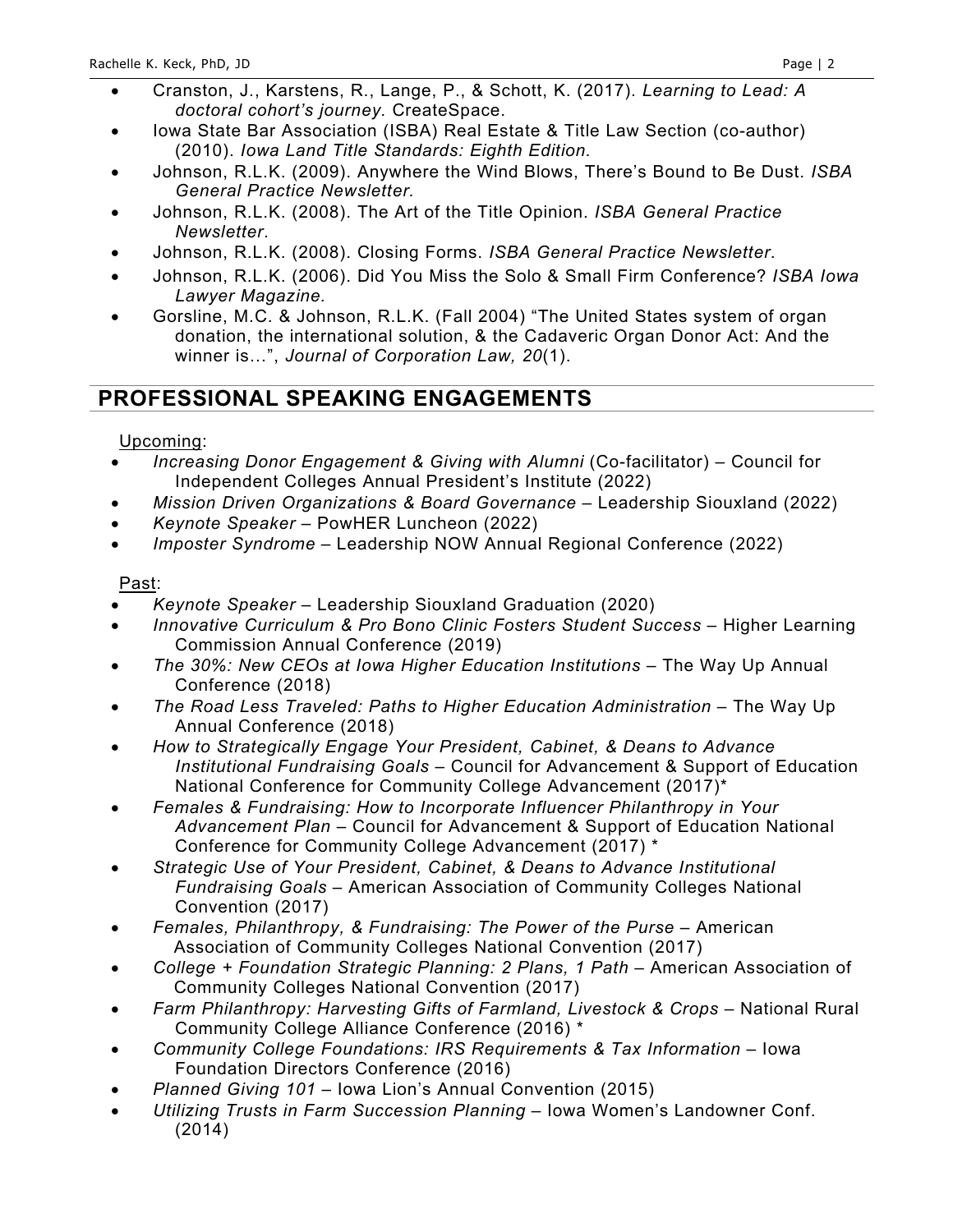- *Farm Lease Lingo* Tama County Women, Land, & Legacy Conference (2014)
- *Keynote Address* Iowa Women's Landowner Conference (2013)
- *Iowa Land Boundaries & Access Rights: Understanding Adverse Possession* Half Moon Seminars (2012)
- *Update on Iowa Land Title Standards* Iowa Valley Community College (2011)
- *Mandatory Mediation in Family Law* ISBA Solo & Small Firm Conference (2010)
- *How to Bill (Contingency Fee Agreements)* ISBA Solo & Small Firm Conference (2010)
- *Wind Energy Project Easements & Leases* Drake University Law School (2010)
- *Wind Energy: Dust in the Wind – Landowner Issues to Watch for in Wind Farm Leases* – ISBA Solo & Small Firm Conference (2009)
- *Ethics in the Title Industry* Iowa Land Title Assoc. NE Region (2008)
- *Title Guaranty* ISBA Solo & Small Firm Conference (2006)
- *Wrap-Up Experts Panel* ISBA Solo & Small Firm Conference (2006)
- *Closing Experts Panel* Iowa Title Guaranty Conference (2006)

*\*Selected as presenter, but unable to attend*

## **PROFESSIONAL LEADERSHIP & INVOLVEMENT - PRESENT**

- Girls, Inc. of Sioux City, Board of Directors
- Great Plains Athletic Conference, Council of Presidents
- Iowa Association of Independent Colleges and Universities, President's Council Executive Board
- Iowa Sister States, Board of Directors Executive Board Governance Committee Chair
- Iowa Valley Community College, Paralegal Program Academic Advisory Board
- Leadership Siouxland, Board of Directors President
- National Assoc. of Independent Colleges & Universities, Tax Policy Committee
- Siouxland Chamber of Commerce, Government Relations Committee
- Sunnybrook Hope Redemption Center, Board of Directors
- UnityPoint Health Sioux City, Board of Directors
	- CEO Search Committee Governance Committee Quality Committee
- Wartburg College Planned Giving Advisory Council

# **PROFESSIONAL LEADERSHIP & INVOLVEMENT – PAST**

- American Land Title Association Closing Committee
- Council for Resource Development, National Conference Awards Committee
- D.A.R.E. Montezuma, Co-Founder & President
- Grinnell Regional Medical Center, Board of Directors **Secretary** 
	- Trustee Organization & Education Committee
- Grinnell Regional Medical Center Clinical Integration Network Board of Directors Governance Committee